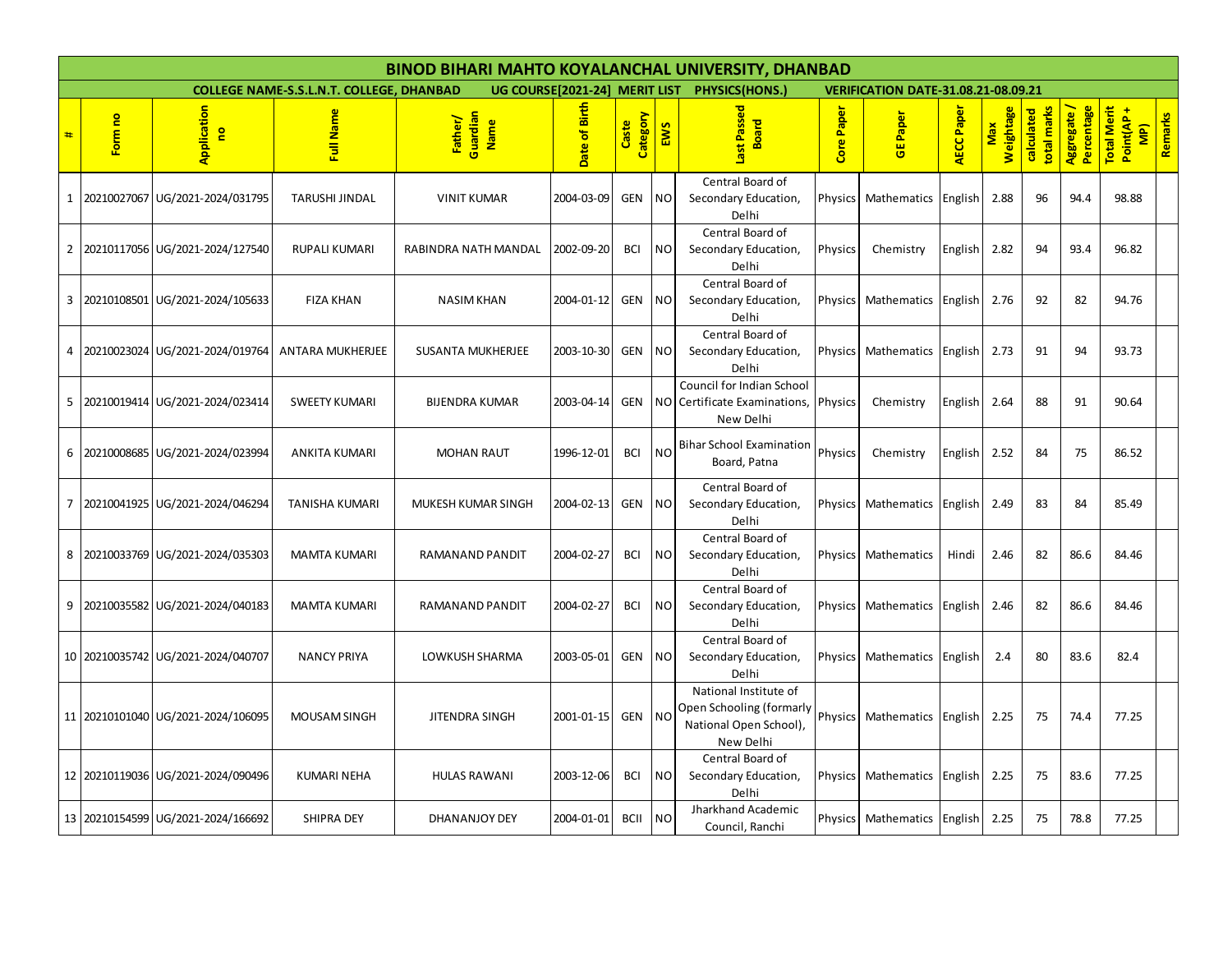|   | <b>BINOD BIHARI MAHTO KOYALANCHAL UNIVERSITY, DHANBAD</b> |                                    |                                                 |                                    |                                                 |                   |               |                                                                                |               |                                 |                                            |                  |                           |                           |                                                  |         |  |  |
|---|-----------------------------------------------------------|------------------------------------|-------------------------------------------------|------------------------------------|-------------------------------------------------|-------------------|---------------|--------------------------------------------------------------------------------|---------------|---------------------------------|--------------------------------------------|------------------|---------------------------|---------------------------|--------------------------------------------------|---------|--|--|
|   |                                                           |                                    | <b>COLLEGE NAME-S.S.L.N.T. COLLEGE, DHANBAD</b> |                                    | UG COURSE[2021-24] MERIT LIST<br>PHYSICS(HONS.) |                   |               |                                                                                |               |                                 | <b>VERIFICATION DATE-31.08.21-08.09.21</b> |                  |                           |                           |                                                  |         |  |  |
| # | Form no                                                   | Application<br>$\mathbf{e}$        | Full Name                                       | Guardian<br>Father/<br>Name        | Date of Birth                                   | Category<br>Caste | EWS           | ast Passed<br><b>Board</b>                                                     | Paper<br>Core | Paper<br>퓽                      | <b>AECC Paper</b>                          | Weightage<br>Max | total marks<br>calculated | Aggregate /<br>Percentage | <b>Total Merit</b><br>Point(AP+<br>$\frac{1}{2}$ | Remarks |  |  |
|   | 14 20210025545                                            | UG/2021-2024/030137                | <b>NIKITA KUMARI</b>                            | <b>AMRIT MAHATO</b>                | 2003-11-15                                      | <b>BCI</b>        | NO.           | Central Board of<br>Secondary Education,<br>Delhi                              |               | Physics Mathematics             | English                                    | 2.19             | 73                        | 74.8                      | 75.19                                            |         |  |  |
|   |                                                           | 15 20210045172 UG/2021-2024/049955 | <b>SUMAN KUMARI</b>                             | <b>JODHI MAHTO</b>                 | 2004-01-01                                      | <b>BCI</b>        | NO            | Central Board of<br>Secondary Education,<br>Delhi                              |               | Physics Mathematics             | English                                    | 2.13             | 71                        | 75                        | 73.13                                            |         |  |  |
|   | 16 20210064391                                            | UG/2021-2024/069785                | <b>KHUSHBU KUMARI</b>                           | LAHOS MAHTO                        | 2004-10-14                                      | <b>BCI</b>        | <b>NO</b>     | Jharkhand Academic<br>Council, Ranchi                                          | Physics       | Chemistry                       | English                                    | 2.1              | 70                        | 71                        | 72.1                                             |         |  |  |
|   |                                                           | 17 20210073478 UG/2021-2024/079186 | <b>SUMAN KUMARI</b>                             | BHUSHAN VISHWAKARMA                | 2003-01-03                                      | <b>GEN</b>        | <b>NO</b>     | Jharkhand Academic<br>Council, Ranchi                                          | Physics       | Chemistry                       | English                                    | 2.1              | 70                        | 74                        | 72.1                                             |         |  |  |
|   |                                                           | 18 20210090507 UG/2021-2024/096392 | <b>RIMA KUMARI</b>                              | <b>KARU SAW</b>                    | 2004-03-08                                      | <b>GEN</b>        |               | Council for Indian School<br>NO Certificate Examinations, Physics<br>New Delhi |               | Chemistry                       | English                                    | 2.1              | 70                        | 68.2                      | 72.1                                             |         |  |  |
|   |                                                           | 19 20210028630 UG/2021-2024/033184 | LAKSHMI KUMARI                                  | RAM PRASAD BAURI                   | 2002-11-12                                      | SC                | NO.           | Central Board of<br>Secondary Education,<br>Delhi                              |               | Physics Mathematics             | English                                    | 2.07             | 69                        | 71                        | 71.07                                            |         |  |  |
|   |                                                           | 20 20210121932 UG/2021-2024/111936 | <b>PUTUL KUMARI</b>                             | <b>HARE KRISHNA RAM</b>            | 2004-06-05                                      | SC                | <sub>NO</sub> | U.P. Board of High School<br>& Intermediate<br>Education, Allahabad            | Physics       | Chemistry                       | Hindi                                      | 2.04             | 68                        | 63.6                      | 70.04                                            |         |  |  |
|   |                                                           | 21 20210015873 UG/2021-2024/020083 | <b>MEDHA GUPTA</b>                              | <b>BIJAY GUPTA</b>                 | 2004-06-05                                      | <b>GEN</b>        | <b>NO</b>     | Jharkhand Academic<br>Council, Ranchi                                          |               | Physics   Mathematics   English |                                            | 1.89             | 63                        | 64.4                      | 64.89                                            |         |  |  |
|   |                                                           | 22 20210077623 UG/2021-2024/083168 | <b>SANIA MIRZA</b>                              | <b>MD AFZAL ALAM</b>               | 2005-02-02                                      | <b>GEN</b>        | <b>NO</b>     | Jharkhand Academic<br>Council, Ranchi                                          |               | Physics Mathematics English     |                                            | 1.89             | 63                        | 73.8                      | 64.89                                            |         |  |  |
|   |                                                           | 23 20210081495 UG/2021-2024/086779 | YASHMIN KHATOON                                 | MD GULAM ANSARI                    | 1991-03-07                                      | <b>GEN</b>        | <b>NO</b>     | Jharkhand Academic<br>Council, Ranchi                                          | Physics       | Mathematics                     | English                                    | 1.89             | 63                        | 47                        | 64.89                                            |         |  |  |
|   |                                                           | 24 20210015531 UG/2021-2024/003863 | <b>NEHA KIRAN</b>                               | RAMCHANDRA PRASAD SINHA 2004-08-15 |                                                 | <b>BCI</b>        | <b>NO</b>     | Jharkhand Academic<br>Council, Ranchi                                          |               | Physics Mathematics English     |                                            | 1.86             | 62                        | 73.2                      | 63.86                                            |         |  |  |
|   |                                                           | 25 20210148080 UG/2021-2024/148961 | <b>VIJAY KUMAR</b>                              | <b>NUNULAL NAPIT</b>               | 2002-01-31                                      | <b>BCI</b>        | <b>NO</b>     | Jharkhand Academic<br>Council, Ranchi                                          |               | Physics   Mathematics           | English                                    | 1.86             | 62                        | 62.2                      | 63.86                                            |         |  |  |
|   |                                                           | 26 20210118283 UG/2021-2024/128859 | <b>KAJAL KUMARI</b>                             | <b>LOKNATH BHAGAT</b>              | 2005-02-25                                      | <b>GEN</b>        | <b>NO</b>     | Jharkhand Academic<br>Council, Ranchi                                          |               | Physics Mathematics             | English                                    | 1.83             | 61                        | 76                        | 62.83                                            |         |  |  |
|   |                                                           |                                    |                                                 |                                    |                                                 |                   |               |                                                                                |               |                                 |                                            |                  |                           |                           |                                                  |         |  |  |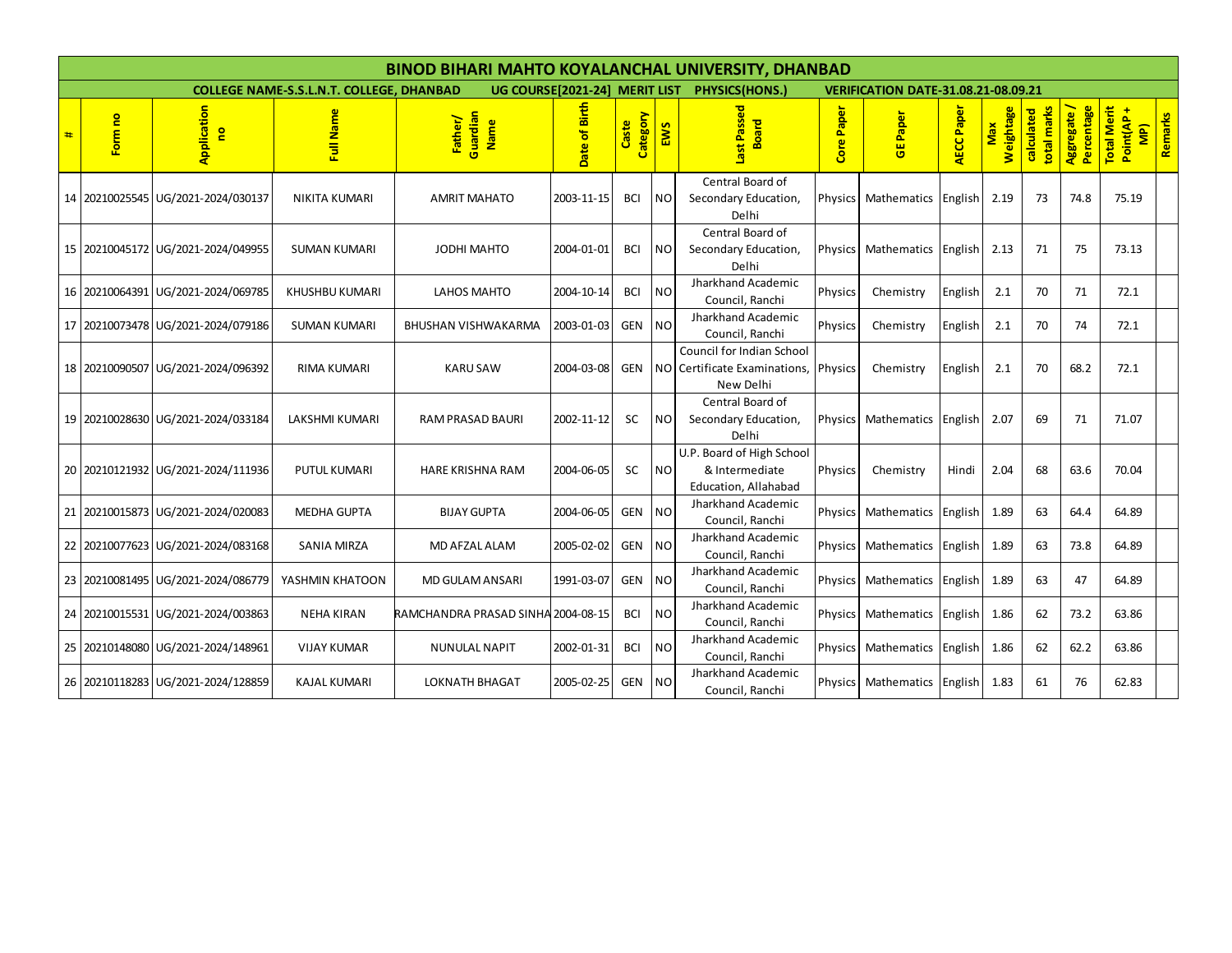|                 | BINOD BIHARI MAHTO KOYALANCHAL UNIVERSITY, DHANBAD |                                 |                                                 |                                     |                               |                   |                |                                                   |               |                                            |            |                  |                           |                           |                                                  |         |
|-----------------|----------------------------------------------------|---------------------------------|-------------------------------------------------|-------------------------------------|-------------------------------|-------------------|----------------|---------------------------------------------------|---------------|--------------------------------------------|------------|------------------|---------------------------|---------------------------|--------------------------------------------------|---------|
|                 |                                                    |                                 | <b>COLLEGE NAME-S.S.L.N.T. COLLEGE, DHANBAD</b> |                                     | UG COURSE[2021-24] MERIT LIST |                   |                | PHYSICS(HONS.)                                    |               | <b>VERIFICATION DATE-31.08.21-08.09.21</b> |            |                  |                           |                           |                                                  |         |
| #               | Form no                                            | Application<br>g                | Full Name                                       | Guardian<br>Father/<br>Name         | Date of Birth                 | Category<br>Caste | EWS            | Last Passed<br><b>Board</b>                       | Paper<br>Core | <b>GEPaper</b>                             | AECC Paper | Weightage<br>Max | total marks<br>calculated | Aggregate /<br>Percentage | <b>Total Merit</b><br>Point(AP+<br>$\frac{1}{2}$ | Remarks |
|                 | 27 20210140847                                     | UG/2021-2024/143352             | <b>KUMKUM GHOSH</b>                             | <b>SHIV SHANKAR GHOSH</b>           | 2002-05-22                    | <b>GEN</b>        | NO.            | Central Board of<br>Secondary Education,<br>Delhi | Physics       | Chemistry                                  | English    | 1.83             | 61                        | 70.2                      | 62.83                                            |         |
| 28              | 20210154937                                        | UG/2021-2024/164703             | RAGINI KUMARI                                   | <b>VIJAY KEWAT</b>                  | 2004-12-18                    | <b>BCI</b>        | <b>NO</b>      | Jharkhand Academic<br>Council, Ranchi             | Physics       | Mathematics                                | English    | 1.83             | 61                        | 70.6                      | 62.83                                            |         |
| 29              | 20210034140                                        | UG/2021-2024/039060             | RUKHSANA SIDDIQUIE                              | MD HAIDER IMAM                      | 2004-05-08                    | <b>GEN</b>        | <b>NO</b>      | Jharkhand Academic<br>Council, Ranchi             | Physics       | Mathematics                                | English    | 1.8              | 60                        | 68.8                      | 61.8                                             |         |
|                 | 30 20210036876                                     | UG/2021-2024/041231             | <b>ANJALI MISHRA</b>                            | <b>ARVIND MISHRA</b>                | 2003-11-17                    | <b>GEN</b>        | <b>NO</b>      | Jharkhand Academic<br>Council, Ranchi             | Physics       | Mathematics                                | English    | 1.8              | 60                        | 66.2                      | 61.8                                             |         |
|                 | 31 20210057484                                     | UG/2021-2024/062249             | <b>ANJALI MISHRA</b>                            | <b>ARVIND MISHRA</b>                | 2003-11-17                    | <b>GEN</b>        | NO.            | Jharkhand Academic<br>Council, Ranchi             | Physics       | Mathematics                                | English    | 1.8              | 60                        | 66.2                      | 61.8                                             |         |
| 32              | 20210094254                                        | UG/2021-2024/100148             | <b>JUHI GUPTA</b>                               | <b>SUSHIL GUPTA</b>                 | 2003-09-21                    | <b>GEN</b>        | <b>NO</b>      | Jharkhand Academic<br>Council, Ranchi             | Physics       | Chemistry                                  | English    | 1.8              | 60                        | 65.6                      | 61.8                                             |         |
| 33              | 20210056894                                        | UG/2021-2024/062085             | ADITI KUMARI                                    | <b>PRADIP SAH</b>                   | 2002-08-06                    | <b>BCI</b>        | <b>NO</b>      | Jharkhand Academic<br>Council, Ranchi             | Physics       | Mathematics                                | English    | 1.77             | 59                        | 70.2                      | 60.77                                            |         |
|                 | 34 20210016858                                     | UG/2021-2024/020853             | SHEETAL GUPTA                                   | SUBHASH KUMAR GUPTA                 | 2004-09-03                    | <b>GEN</b>        | <b>NO</b>      | Jharkhand Academic<br>Council, Ranchi             | Physics       | Chemistry                                  | English    | 1.74             | 58                        | 69.4                      | 59.74                                            |         |
| 35 <sub>1</sub> | 20210033728                                        | UG/2021-2024/038507             | <b>SHAMA PARWEEN</b>                            | <b>SHAMAIM ALAM</b>                 | 2005-02-14                    | <b>GEN</b>        | <b>NO</b>      | Jharkhand Academic<br>Council, Ranchi             | Physics       | Mathematics                                | English    | 1.71             | 57                        | 66.2                      | 58.71                                            |         |
|                 | 36 20210058054                                     | UG/2021-2024/061222             | <b>NEHA KUMARI</b>                              | <b>FANINDRA NATH MAHTO</b>          | 2004-03-24                    | <b>BCI</b>        | N <sub>O</sub> | Jharkhand Academic<br>Council, Ranchi             | Physics       | Mathematics                                | English    | 1.71             | 57                        | 57                        | 58.71                                            |         |
| 37              | 20210102340                                        | UG/2021-2024/108007             | <b>ZEBA PERWEEN</b>                             | <b>MD SHAMIM ALAM</b>               | 2004-12-12                    | <b>GEN</b>        | N <sub>O</sub> | Jharkhand Academic<br>Council, Ranchi             | Physics       | Mathematics                                | English    | 1.71             | 57                        | 63                        | 58.71                                            |         |
|                 | 38 20210079543                                     | UG/2021-2024/085148             | DIPIKA KUMARI                                   | <b>CHIRANJIVI KUMAR</b>             | 2002-10-02                    | <b>BCI</b>        | <b>NO</b>      | Jharkhand Academic<br>Open Board                  | Physics       | Chemistry                                  | English    | 1.68             | 56                        | 59.8                      | 57.68                                            |         |
| 39              | 20210015510                                        | UG/2021-2024/019574             | SUPRIYA PRAMANIK                                | RANJAN PRAMANIK                     | 2003-07-31                    | <b>BCI</b>        | <b>NO</b>      | Jharkhand Academic<br>Council, Ranchi             | Physics       | Mathematics                                | English    | 1.65             | 55                        | 62.2                      | 56.65                                            |         |
|                 | 40 20210021337                                     | UG/2021-2024/025700             | PRIYA KUMARI                                    | <b>BIJAY KUMAR RAY</b>              | 2002-09-26                    | <b>GEN</b>        | <b>NO</b>      | Jharkhand Academic<br>Council, Ranchi             | Physics       | Chemistry                                  | English    | 1.65             | 55                        | 53.3                      | 56.65                                            |         |
|                 | 41 20210091343                                     | UG/2021-2024/087610             | <b>LAXMI PRIYA</b>                              | UENDRA PRASAD SHRIVASTAV 2002-12-10 |                               | <b>GEN</b>        | <b>NO</b>      | Jharkhand Academic<br>Council, Ranchi             | Physics       | Mathematics                                | English    | 1.65             | 55                        | 50.8                      | 56.65                                            |         |
|                 | 42 20210102501                                     | UG/2021-2024/107739             | NEHA KUMARI                                     | UMESH KUMAR CHOUDHARY   2004-03-21  |                               | <b>GEN</b>        | <b>NO</b>      | Jharkhand Academic<br>Council, Ranchi             | Physics       | Mathematics                                | English    | 1.65             | 55                        | 57.8                      | 56.65                                            |         |
| 43              | 20210031653                                        | UG/2021-2024/036432             | <b>SANTA KUMARI</b>                             | KARMOO MAHATO                       | 2001-11-10                    | <b>BCI</b>        | <b>NO</b>      | Jharkhand Academic<br>Council, Ranchi             | Physics       | Chemistry                                  | English    | 1.62             | 54                        | 56.6                      | 55.62                                            |         |
| 44              |                                                    | 20210033932 UG/2021-2024/038741 | SHIVANI KUMARI                                  | DAMODAR CHOUHAN                     | 2003-05-25                    | <b>GEN</b>        | <b>NO</b>      | Jharkhand Academic<br>Council, Ranchi             | Physics       | Chemistry                                  | English    | 1.62             | 54                        | 62.4                      | 55.62                                            |         |
|                 | 45 20210041739                                     | UG/2021-2024/046554             | <b>CHHOTI KUMARI</b>                            | <b>SAGAR HEMBROM</b>                | 2004-03-13                    | <b>ST</b>         | NO.            | Jharkhand Academic<br>Council, Ranchi             | Physics       | Mathematics                                | English    | 1.62             | 54                        | 54                        | 55.62                                            |         |
|                 |                                                    |                                 |                                                 |                                     |                               |                   |                |                                                   |               |                                            |            |                  |                           |                           |                                                  |         |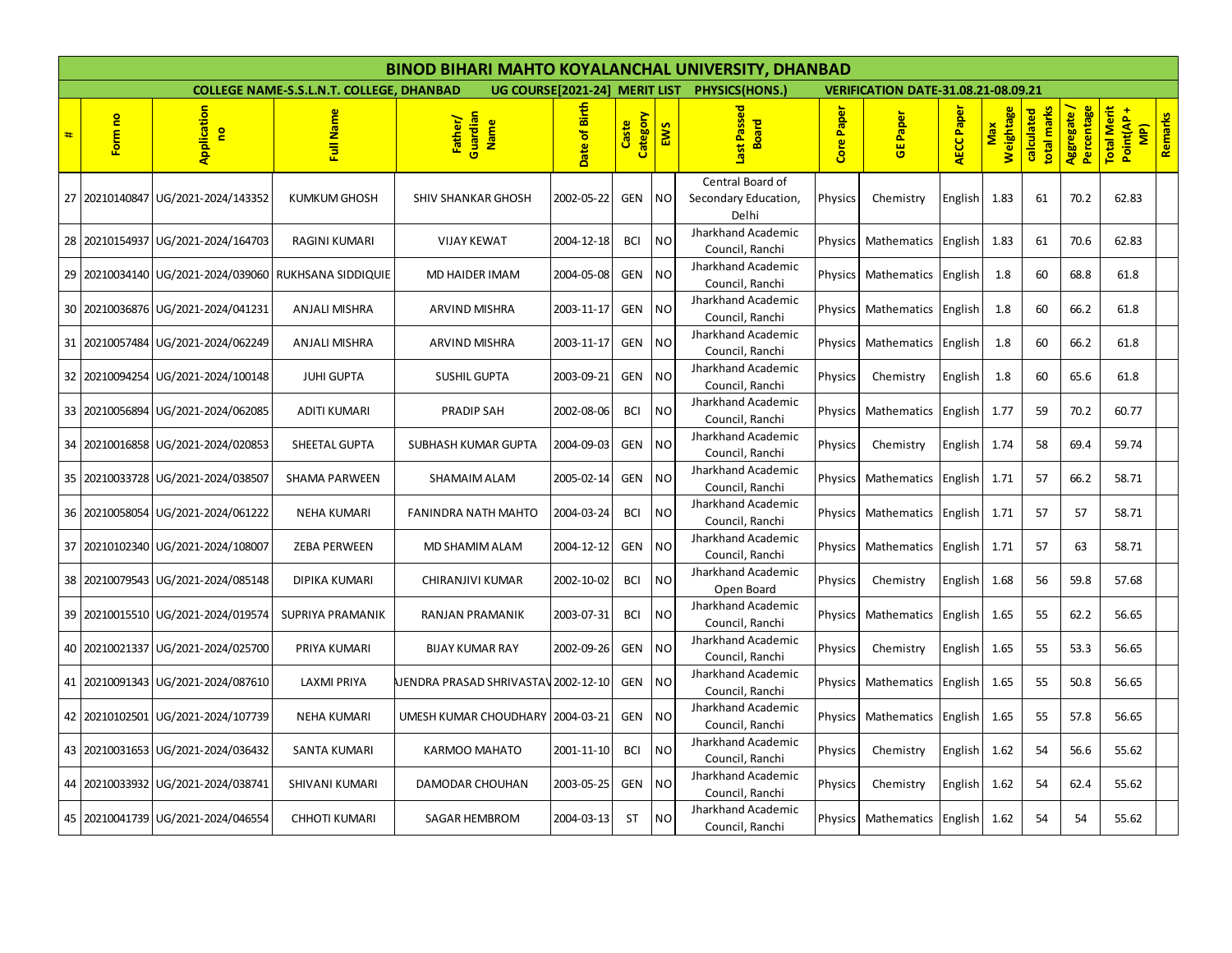|   |                |                                    |                                                 | <b>BINOD BIHARI MAHTO KOYALANCHAL UNIVERSITY, DHANBAD</b> |                                                        |                   |           |                                                                                          |                |                                            |                                   |                         |                           |                          |                                                  |         |
|---|----------------|------------------------------------|-------------------------------------------------|-----------------------------------------------------------|--------------------------------------------------------|-------------------|-----------|------------------------------------------------------------------------------------------|----------------|--------------------------------------------|-----------------------------------|-------------------------|---------------------------|--------------------------|--------------------------------------------------|---------|
|   |                |                                    | <b>COLLEGE NAME-S.S.L.N.T. COLLEGE, DHANBAD</b> |                                                           | UG COURSE[2021-24] MERIT LIST<br><b>PHYSICS(HONS.)</b> |                   |           |                                                                                          |                | <b>VERIFICATION DATE-31.08.21-08.09.21</b> |                                   |                         |                           |                          |                                                  |         |
| # | Form no        | Application<br>g                   | Full Name                                       | Guardian<br>Father/<br>Name                               | Date of Birth                                          | Category<br>Caste | EWS       | Last Passed<br><b>Board</b>                                                              | Paper<br>Core  | <b>GEPaper</b>                             | ECC Paper<br>$\blacktriangleleft$ | Weightage<br><b>Max</b> | total marks<br>calculated | Percentage<br>Aggregate/ | <b>Total Merit</b><br>Point(AP-<br>$\frac{1}{2}$ | Remarks |
|   | 46 20210044011 | UG/2021-2024/048859                | PRATIBHA BHARTI                                 | <b>PRAMOD BHARTI</b>                                      | 2004-10-23                                             | <b>BCI</b>        | NO.       | Jharkhand Academic<br>Council, Ranchi                                                    | Physics        | Mathematics                                | Hindi                             | 1.62                    | 54                        | 51                       | 55.62                                            |         |
|   |                | 47 20210065618 UG/2021-2024/072211 | ANJALI KUMARI                                   | <b>KARTIK CHAUHAN</b>                                     | 2003-02-01                                             | <b>BCI</b>        | <b>NO</b> | Jharkhand Academic<br>Council, Ranchi                                                    | <b>Physics</b> | Mathematics                                | English                           | 1.62                    | 54                        | 47                       | 55.62                                            |         |
|   |                | 48 20210019198 UG/2021-2024/023260 | <b>JYOTI KUMARI</b>                             | MANOJ KUMAR CHOUDHARY   2001-10-08                        |                                                        | <b>GEN</b>        | NO.       | Central Board of<br>Secondary Education,<br>Delhi                                        | <b>Physics</b> | Mathematics                                | English                           | 1.59                    | 53                        | 69                       | 54.59                                            |         |
|   | 49 20210118131 | UG/2021-2024/128517                | KOMAL KUMARI                                    | SANTOSH KUMAR SAW                                         | 2005-02-08                                             | <b>GEN</b>        | <b>NO</b> | Jharkhand Academic<br>Council, Ranchi                                                    |                | Physics   Mathematics   English            |                                   | 1.59                    | 53                        | 64.4                     | 54.59                                            |         |
|   | 50 20210033422 | UG/2021-2024/038056                | <b>NAZIA AMBER</b>                              | <b>MD IBRAR ANSARI</b>                                    | 2002-01-01                                             | <b>GEN</b>        | <b>NO</b> | Jharkhand Academic<br>Council, Ranchi                                                    | Physics        | Mathematics                                | English                           | 1.56                    | 52                        | 63                       | 53.56                                            |         |
|   |                | 51 20210038923 UG/2021-2024/043885 | PUJA SHAW                                       | <b>VINOD KUMAR</b>                                        | 2002-05-01                                             | <b>GEN</b>        | <b>NO</b> | Jharkhand Academic<br>Council, Ranchi                                                    | Physics        | Chemistry                                  | English                           | 1.56                    | 52                        | 58.4                     | 53.56                                            |         |
|   |                | 52 20210059602 UG/2021-2024/061724 | SHAHISTA JABIN                                  | <b>MD ASLAM</b>                                           | 2003-08-12                                             | <b>BCII</b>       | <b>NO</b> | Jharkhand Academic<br>Council, Ranchi                                                    | Physics        | Mathematics                                | English                           | 1.56                    | 52                        | 71                       | 53.56                                            |         |
|   |                | 53 20210063313 UG/2021-2024/067976 | <b>KUNTI KUMARI</b>                             | RAM NARAYAN CHOUHAN                                       | 2000-03-14                                             | <b>BCI</b>        | <b>NO</b> | Jharkhand Academic<br>Council, Ranchi                                                    | Physics        | Chemistry                                  | English                           | 1.56                    | 52                        | 60                       | 53.56                                            |         |
|   |                | 54 20210119669 UG/2021-2024/129991 | <b>PUJA KUMARI</b>                              | <b>DASHAI GANJHU</b>                                      | 2003-03-14                                             | SC                | <b>NO</b> | National Institute of<br>Open Schooling (formarly<br>National Open School),<br>New Delhi |                | Physics   Mathematics                      | Hindi                             | 1.56                    | 52                        | 46.2                     | 53.56                                            |         |
|   | 55 20210069597 | UG/2021-2024/075755                | <b>BABITA KUMARI</b>                            | LAXMI NARAYAN MAHTO                                       | 2002-07-23                                             | <b>BCI</b>        | <b>NO</b> | Jharkhand Academic<br>Council, Ranchi                                                    | Physics        | Mathematics                                | English                           | 1.53                    | 51                        | 51.2                     | 52.53                                            |         |
|   |                | 56 20210112689 UG/2021-2024/121565 | <b>MAMTA KUMARI</b>                             | kashi ram mahto                                           | 1999-10-28                                             | <b>BCII</b>       | <b>NO</b> | Jharkhand Academic<br>Council, Ranchi                                                    | Physics        | Chemistry                                  | Hindi                             | 1.53                    | 51                        | 53.4                     | 52.53                                            |         |
|   | 57 20210127564 | UG/2021-2024/137903                | ANJANI KUMARI                                   | ANIL KUMAR SHARMA                                         | 1994-08-29                                             | <b>GEN</b>        | <b>NO</b> | Jharkhand Academic<br>Council, Ranchi                                                    | Physics        | Chemistry                                  | English                           | 1.53                    | 51                        | 45.8                     | 52.53                                            |         |
|   |                | 58 20210043618 UG/2021-2024/048453 | <b>JYOTI KUMARI</b>                             | ARUN CHOURSIYA                                            | 2004-07-20                                             | <b>GEN</b>        | <b>NO</b> | Jharkhand Academic<br>Council, Ranchi                                                    |                | Physics Mathematics                        | English                           | 1.5                     | 50                        | 51.8                     | 51.5                                             |         |
|   |                | 59 20210140973 UG/2021-2024/149694 | <b>NEHA MAHATO</b>                              | <b>RATAN MAHATO</b>                                       | 2003-11-19                                             | <b>BCI</b>        | <b>NO</b> | Jharkhand Academic<br>Council, Ranchi                                                    | Physics        | Mathematics                                | English                           | 1.5                     | 50                        | 57.2                     | 51.5                                             |         |
|   |                | 60 20210094579 UG/2021-2024/100495 | <b>SHABANA PERWEEN</b>                          | ABDUL MANNAN ANSARI                                       | 2004-12-20                                             | <b>GEN</b>        | <b>NO</b> | Jharkhand Academic<br>Council, Ranchi                                                    |                | Physics   Mathematics                      | English                           | 1.44                    | 48                        | 54.8                     | 49.44                                            |         |
|   |                |                                    |                                                 |                                                           |                                                        |                   |           |                                                                                          |                |                                            |                                   |                         |                           |                          |                                                  |         |